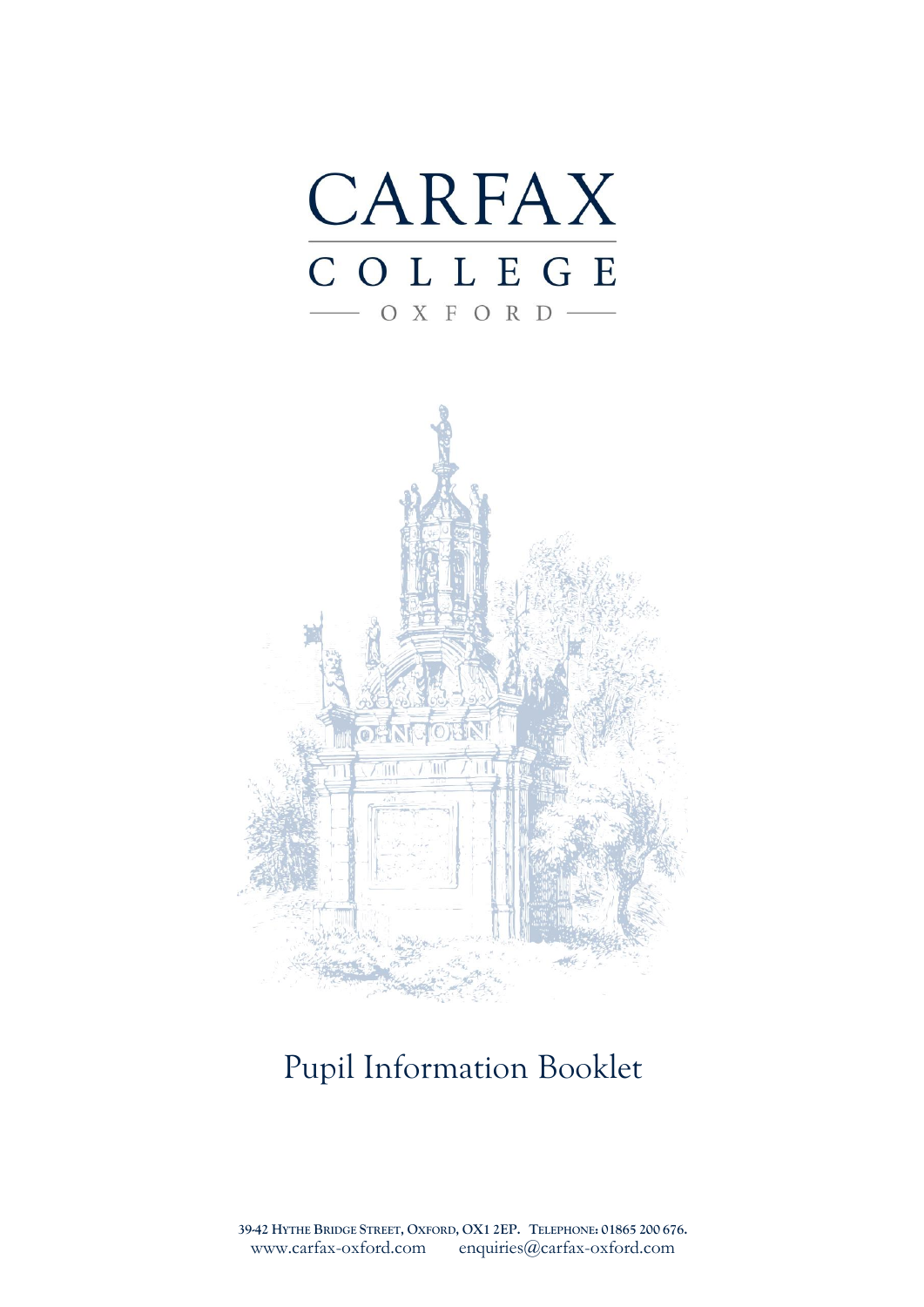## **CARFAX COLLEGE**

Carfax College has two teaching sites located within a short distance from each other.

#### **Carfax College (HBS)**

39-42 Hythe Bridge Street 25 Beaumont Street Oxford, OX1 2EP Oxford, OX1 2NP Tel: +44 (0)1865 200676 Tel: +44 (0)1865 520521

Door Code: 8697 Enter door, and wait to be admitted.

Entrance at No. 42, Hythe Bridge Street/ To enter, please press the intercom by the

#### **Opening hours:**

Monday to Friday 8:30 a.m. to 6 p.m.

Saturday and Sunday between 8:45 a.m. and 6 p.m. (only when lessons are scheduled)



**If you have classes in both buildings, please ensure that you allow at least 5 minutes to get from one building to the other, and be careful when crossing roads.**

### **Emergency Contacts:**

| During school hours: | $+44$ (0)1865 200 676 |
|----------------------|-----------------------|
| Out of school hours: | $+44$ (0)7502 249 084 |

**To contact the Emergency Services ring: 999** (Ask for police, fire, or ambulance.)

# **CARFAX COLLEGE PUPIL INFORMATION BOOKLET**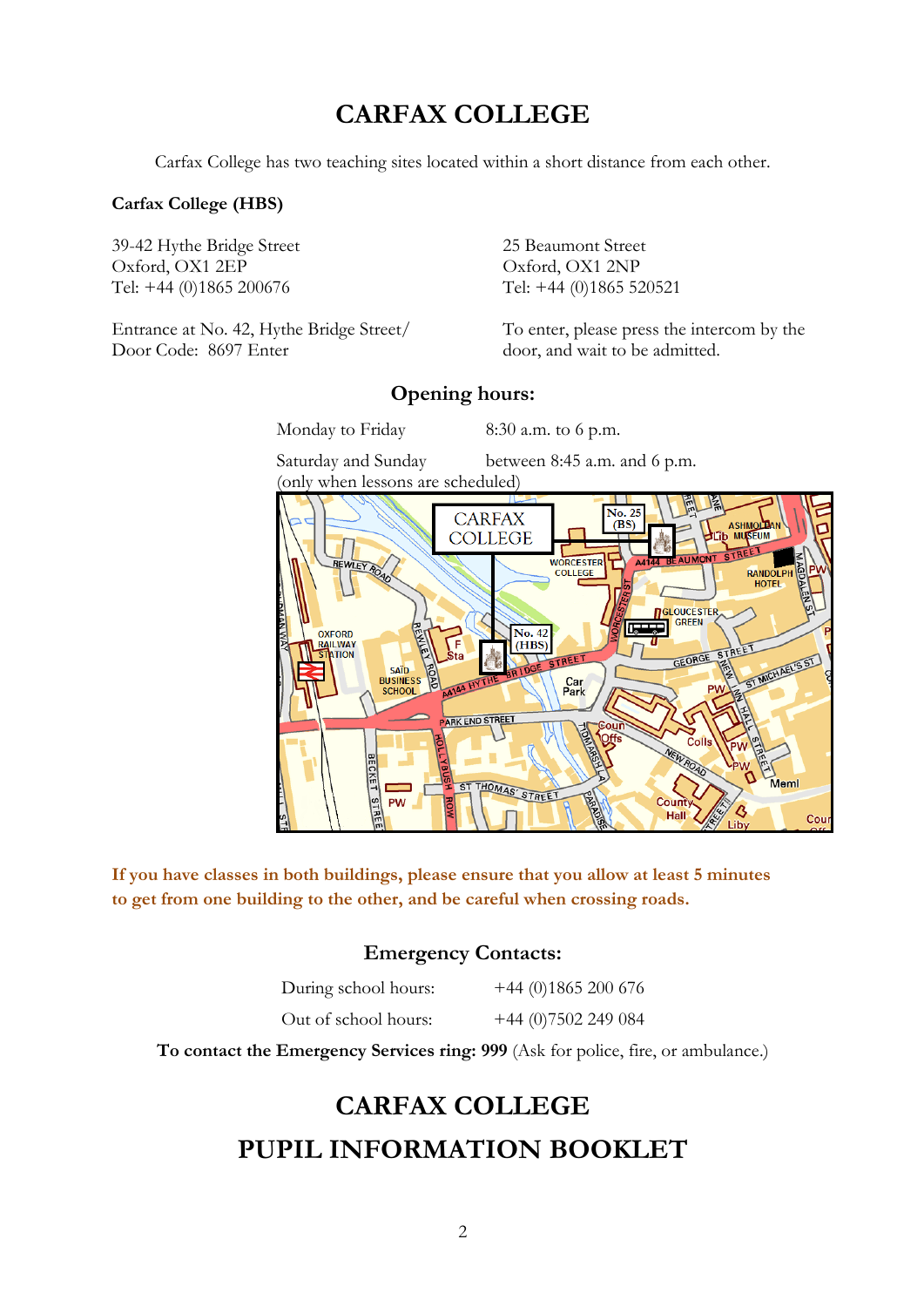# **CONTENTS**

| Host Families - Rules and Guidelines for Pupils 13 |
|----------------------------------------------------|
|                                                    |
|                                                    |
|                                                    |
|                                                    |
|                                                    |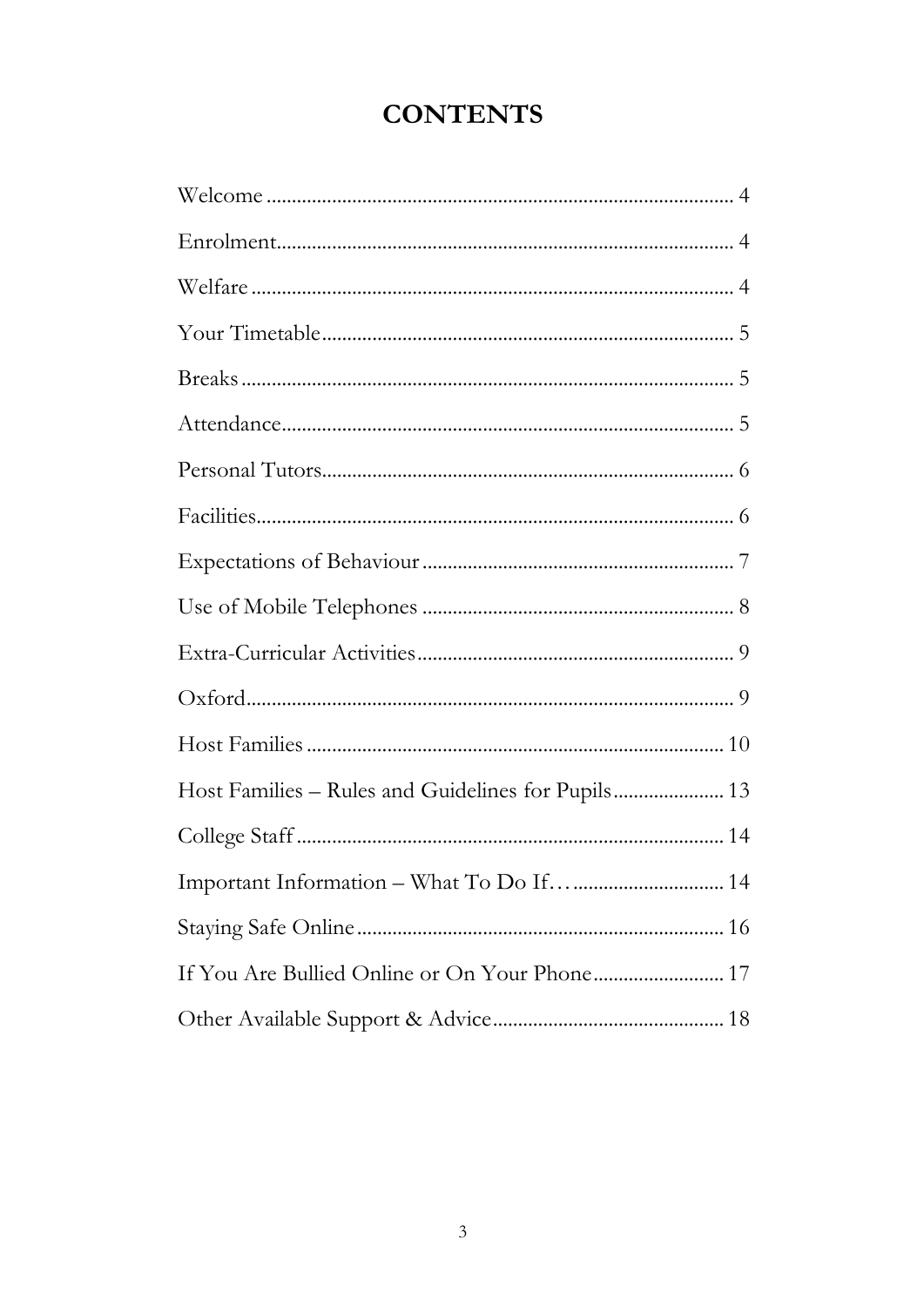## **WELCOME**

<span id="page-3-0"></span>Carfax College extends a very warm welcome to all new pupils, and aims to make their stay exciting, positive, and enjoyable. While it is important that pupils focus on working towards their academic goals, it is also important for them to feel comfortable and happy, and to make the most of their time in Oxford. Pupils are given the opportunity to make new friends and try their hand at new activities, as well as working with their tutors to explore a wide range of new subject areas.

This Information Booklet provides a brief introduction to life at Carfax College, giving an overview of the various opportunities, facilities, and support available. Pupils should feel free to approach any member of staff if they have any questions at all.

### **ENROLMENT**

<span id="page-3-1"></span>On arrival you will be given a personal enrolment, the purpose of which is to introduce you to the College and its staff, and to provide you with important information about the College, e.g. who to talk to about any questions you have, how to find your way around the building, etc.

You will receive a Welcome Pack, which will include the timetable for your first week, essential contact details, and a map of Oxford. You will have the chance to talk about extra-curricular activities, arrangements for lunches, and (where relevant) your host family accommodation.

It is very important that you **bring your passport with you** to the enrolment, so that a copy can be taken and retained by the College.

If you have a **Tier 4 visa** you may have to **register with the police**. This will be indicated on your visa.

### **WELFARE**

<span id="page-3-2"></span>The Dame, Vitalija Abare, is responsible for making sure that all pupils are healthy, happy, and well looked after. She aims to meet with all pupils on a regular basis and is always available to speak with pupils if they have any worries at all. If pupils are concerned about their accommodation, lunch, transport, extra-curricular arrangements, or if they are feeling worried about anything at all, especially if it is not related to their studies, they should talk to Elodie about it.

The Principal, Julia Ford, is responsible for making sure that pupils are kept safe. If any pupils are worried that they, or any other pupils, have been harmed or are at risk of harm, they should contact Julia at once.

In emergencies, a member of Carfax College staff can be contacted 24 hours a day on +44 (0)7502 249084.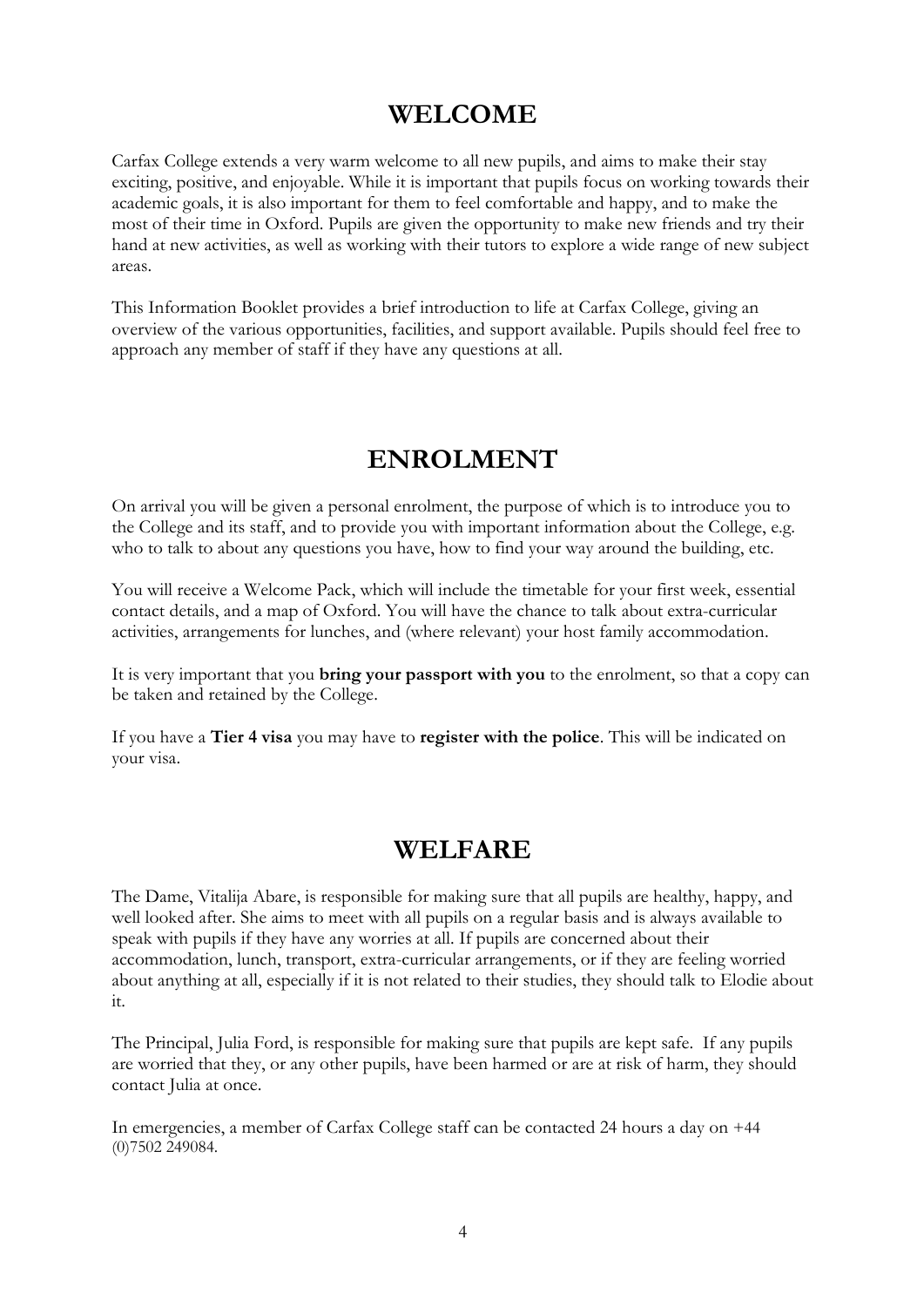## **YOUR TIMETABLE**

<span id="page-4-0"></span>A typical day will have the following structure:

| $9$ am-1 $pm$  | Lessons                                                                |
|----------------|------------------------------------------------------------------------|
| $1$ pm- $2$ pm | Break for Lunch (please return by 2pm to start your afternoon lessons) |
| $2pm-3pm$      | Lessons                                                                |
| 3pm-5pm        | Lessons or Supervised Prep                                             |

All pupils will be given an individual timetable each week by the Master of Hours. This will set out clearly when and where all lessons are to be held.

Pupils are given the opportunity to take lunch together at pre-arranged venues, or can in some cases make their own arrangements.

Supervised "prep" is an opportunity for pupils to complete homework under the supervision of a tutor. It usually lasts for one hour, sometimes two, between 3 and 5 o'clock. It is generally compulsory for long-term pupils, and provides an excellent opportunity to consolidate learning.

The school day usually ends at 5 o'clock in the afternoon.

Some pupils have lessons over the weekend.

### **BREAKS**

<span id="page-4-1"></span>It is important for pupils to have regular breaks in their study, so that they can maintain their energy over the course of a day of intense tuition. Lessons should end no later than five minutes to the hour and begin promptly on the hour, allowing for a quick drink or visit to the lavatory. There is a full hour's break at lunch, and most pupils have private study periods spread throughout the day, which they may spend in the common room or library. All pupils are encouraged to respect the timetable and their tutors by arriving promptly to lessons and not over-running the five-minute change-over period.

### **ATTENDANCE**

<span id="page-4-2"></span>All pupils are expected to attend their lessons diligently, and records are kept of attendance. Pupils who are repeatedly late may be subject to disciplinary proceedings, and may be required to attend additional lessons where this is needed to make up for lost time.

Pupils are expected to be on time for any meetings scheduled with Carfax College staff, such as sessions with their Personal Tutor.

*Pupils are reminded that attendance is a legal requirement for long-term school-aged pupils and international pupils with student visas. Failure to attend could result in their being asked to leave the College, or to leave the country.*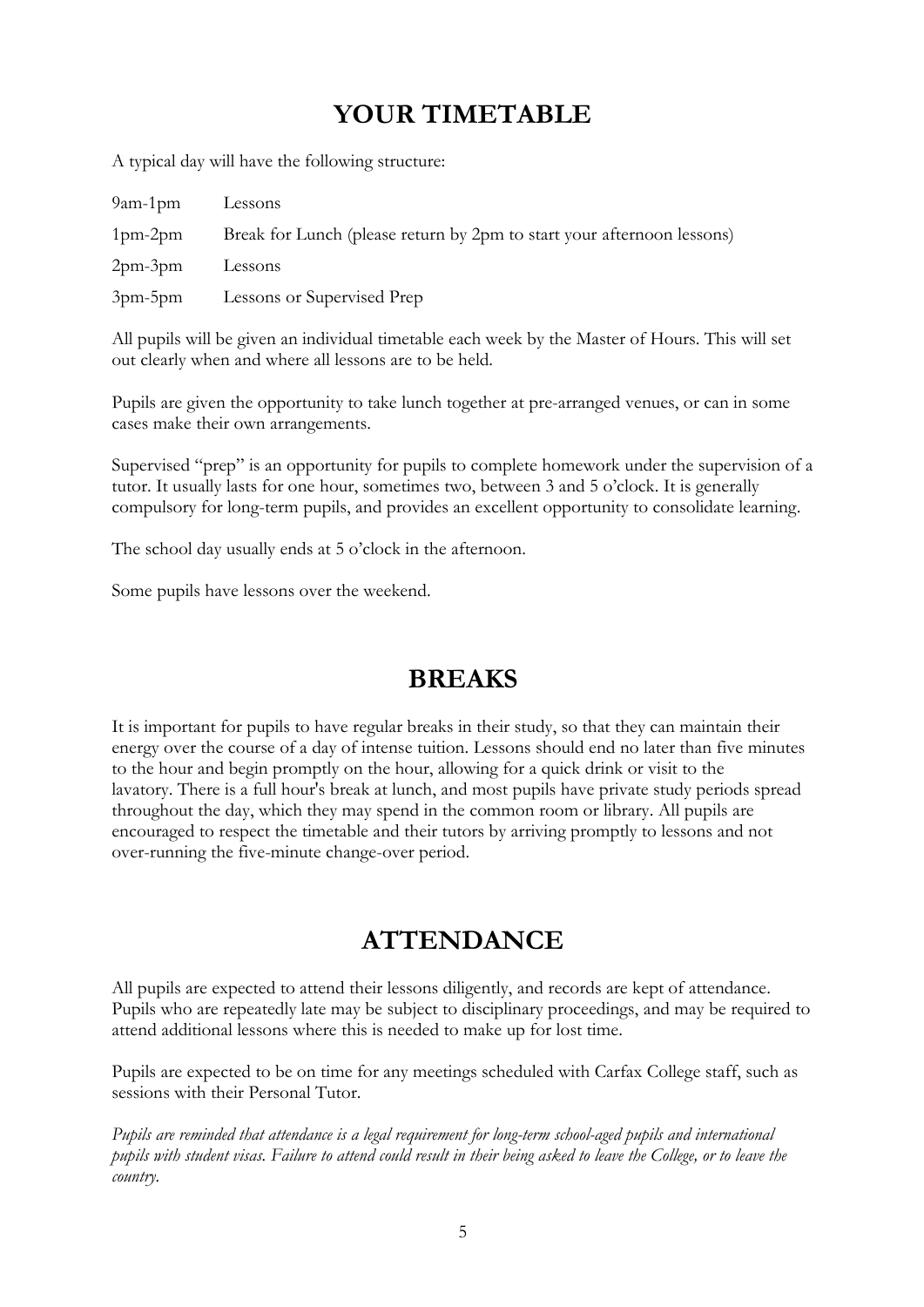# **PERSONAL TUTORS**

<span id="page-5-0"></span>All long-term pupils at Carfax College are allocated a personal tutor. This is someone they can meet with on a regular basis to discuss the progress they are making, and to raise any concerns they may have about their studies (or anything else).

These meetings help to ensure that College staff are kept well informed of pupils' progress in their lessons, and that any concerns are identified and addressed quickly. Personal tutors also read reports from tutors, and will discuss these with pupils, passing on comments to parents where appropriate.

### **FACILITIES**

#### <span id="page-5-1"></span>*Computers and Wi-Fi Internet*

Computers are available for pupils to use in the Common Room and in some classrooms. All pupils have access to the Internet via Wi-Fi throughout the College's premises, and should ask at the front desk if they have any difficulty establishing a connection. **Wi-Fi Code: Westgate!**

**Pupils are reminded that no inappropriate, offensive, or illegal materials should be viewed or downloaded. Pupils found to be abusing their access to internet facilities may be prevented from using computers without supervision and could ultimately be asked to leave the College or, in serious incidents, reported to the Police. Pupils are asked to inform a member of staff if they become aware of misuse of computer facilities by any other person.**

#### *Printers:*

Printing facilities are available in the Common Room, the Prep Room, and the Reception office. Pupils should not print long documents without permission.

#### *Library:*

There is a small library available for pupils on the top floor of the College. Pupils can also be registered at a range of local libraries.

#### *Prep Room:*

The Prep Room is available for pupils to study quietly at any time during the day. There are also dedicated Supervised Prep sessions, when pupils complete their homework under the supervision of a tutor. The Prep Room is located on the top floor of the HBS premises.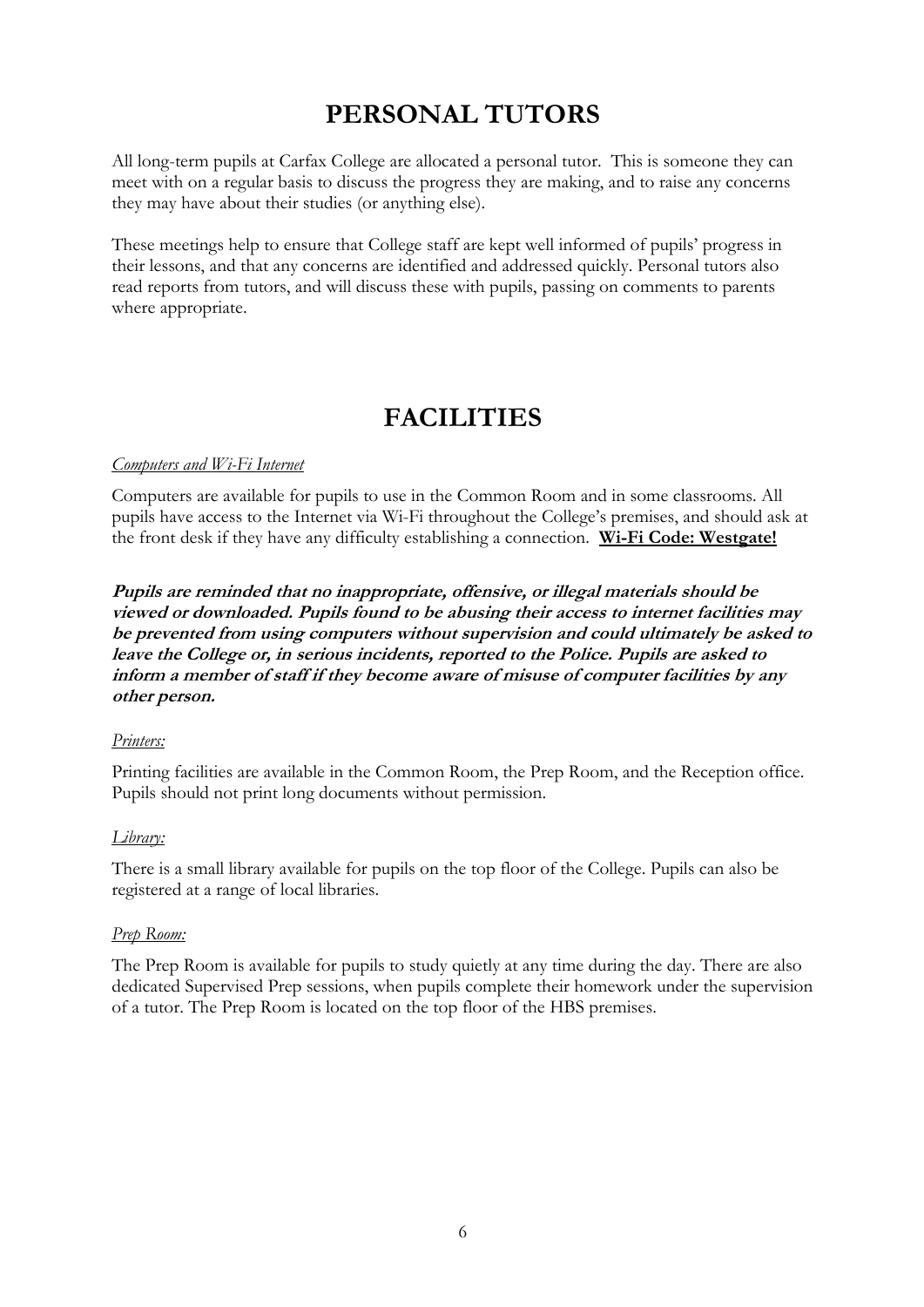## **EXPECTATIONS OF BEHAVIOUR**

- <span id="page-6-0"></span>1. Treat all those around you with respect and courtesy.
- 2. Make sure you arrive on time for all lessons and other commitments. Inform the office immediately by telephone (not SMS or email) if you think you might be late.
- 3. Switch off your mobile telephone so you are not distracted during lessons and prep time.
- 4. Keep your homework diary up to date and complete all your homework on time.
- 5. During breaks, take care not to disturb other lessons which might be taking place.
- 6. Speak English at all times in the presence of other pupils and staff.
- 7. Do your best to help keep the College clean and tidy.
- 8. Dress neatly and respectfully. Any pupil dressed provocatively or in a fashion likely to cause offence may not be allowed to remain on premises.
- 9. Pupils under 13 must not leave the College's premises unaccompanied at any time during the school day. Pupils under 16 should always seek permission from the Dame or the Principal before leaving the premises unaccompanied.
- 10. Bullying of any sort will not be tolerated.
- 11. Drinking alcohol and smoking are not permitted at any time for pupils under the age of 18. Drinking alcohol and smoking are not permitted on or near the College's premises by anyone at any time. Pupils over the age of 18 should under no circumstances drink alcohol or smoke in the company of pupils who are under the age of 18.
- 12. Illegal drugs, and also "legal highs", are absolutely forbidden.

In case of any doubt over any of these rules, pupils should consult their Personal Tutor or the Principal.

If pupils break any of these rules, they should expect to receive some form of punishment, in line with the seriousness of the transgression. Punishments may range from extra written work and detention to curfews (for boarders) and suspension and, for the most serious cases, exclusion.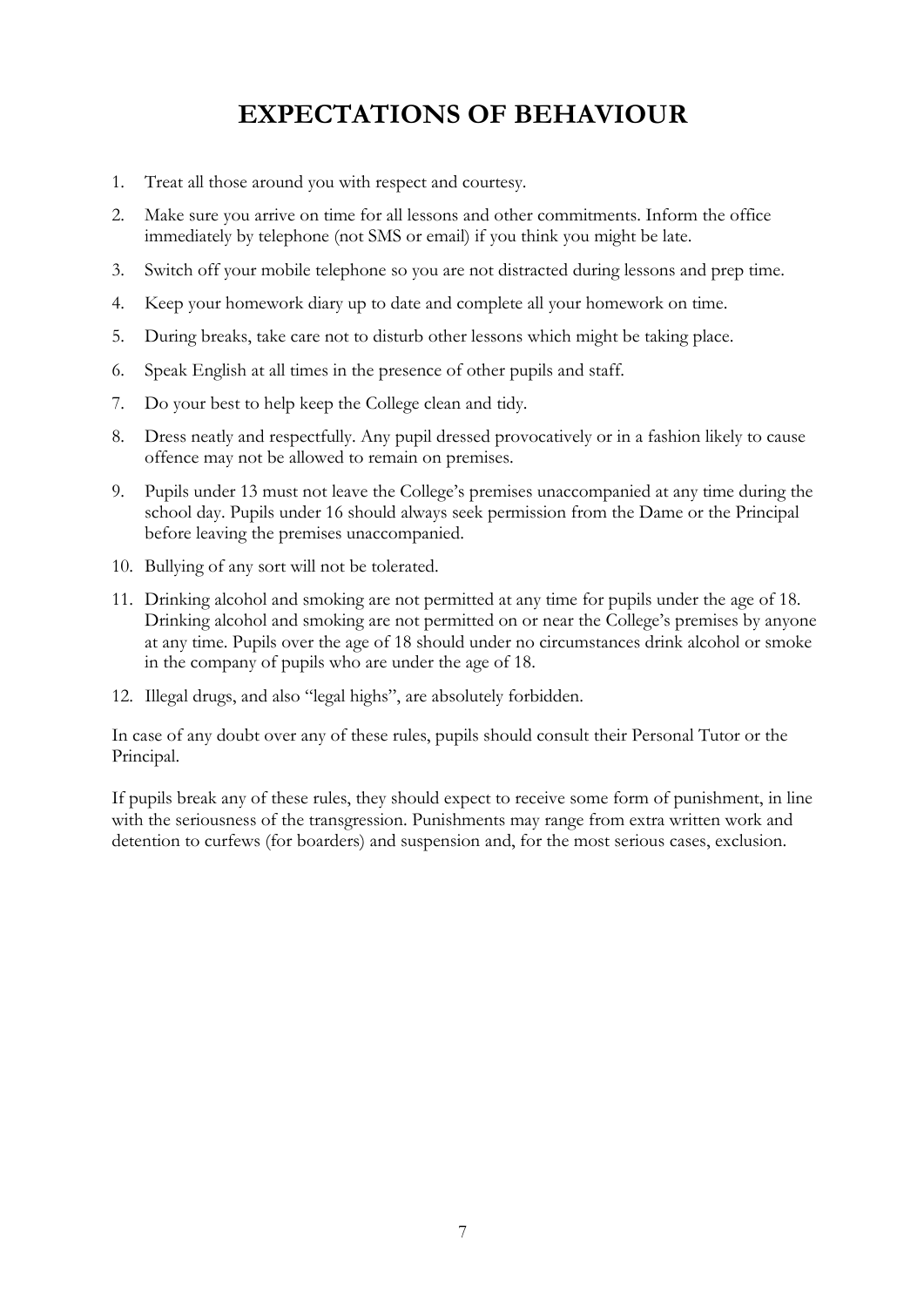# **USE OF MOBILE TELEPHONES**

<span id="page-7-0"></span>Pupils are not allowed to use mobile telephones during lessons or prep time. Phones must be kept switched off and out of sight at all times in the classroom. If you need to look something up or find a translation, you should ask for your tutor's help. If this happens often, you should consider making sure that you have a dictionary or other relevant resources to hand. If you have a truly urgent need to use your phone during a lesson (this will be rare), you should ask for your tutor's permission first.

Although there may be ways in which mobile phones can be genuinely helpful in the classroom, evidence shows that in practice they have a significant negative impact on academic results. Even when you are not actively looking at your phone, just having it in your pocket can be very distracting, so it is better to forget about it altogether and only use it during breaks.

Pupils are expected to use all forms of technology in a responsible and respectful way. Please bear in mind the following points:

- Always make sure you have permission before you take a photo or video of someone.
- Take a moment to consider whether a message, picture, or video could hurt, annoy, or embarrass someone else before you post it.
- Your telephone is less important than someone who is right in front of you. Please try to avoid being "glued to your screen" when you are in the company of others, especially at meal times.

Anyone who misuses their mobile telephone may have it confiscated.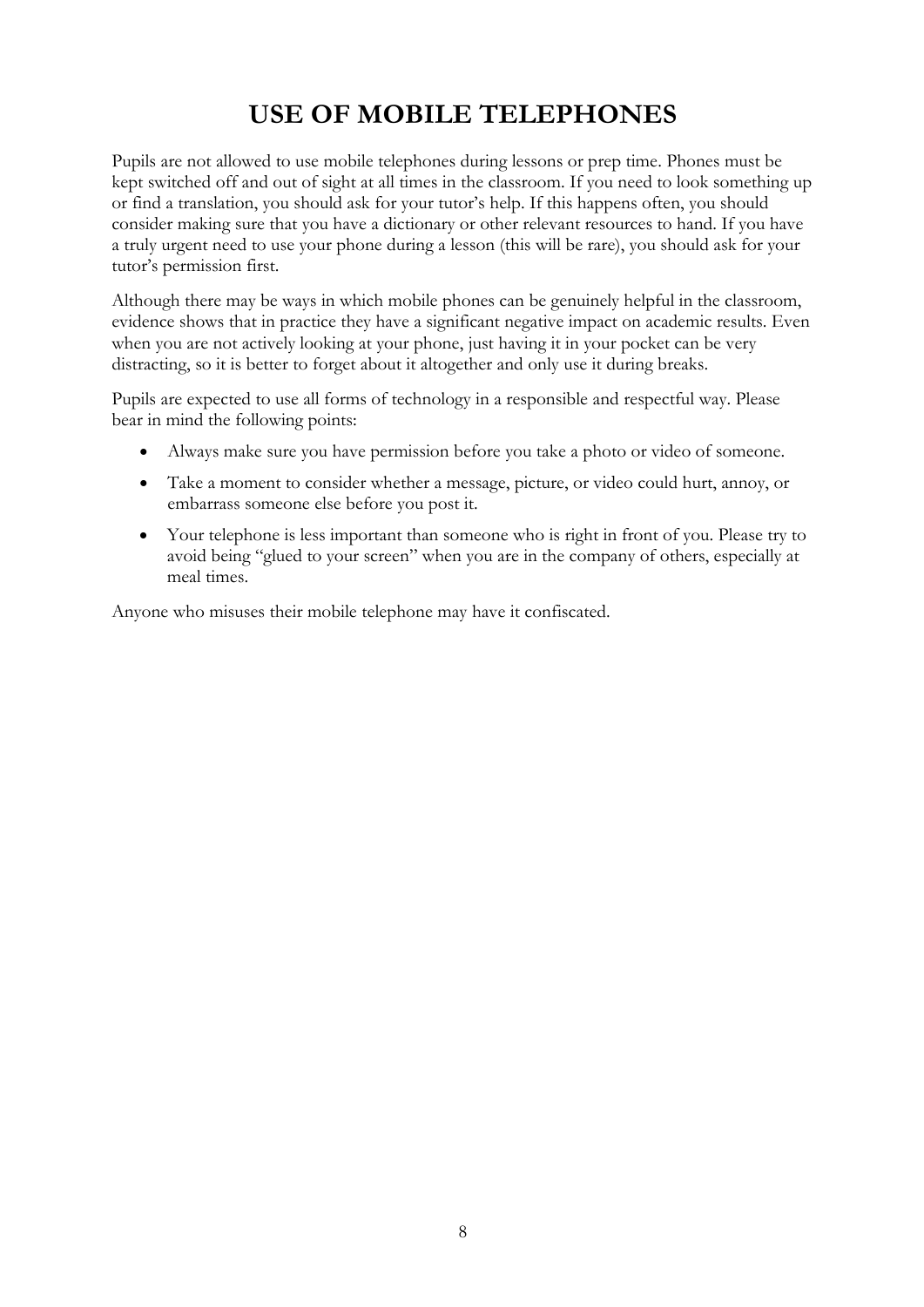# **EXTRA-CURRICULAR ACTIVITIES**

<span id="page-8-0"></span>The following provides an overview of the activities that Carfax offers. Please see the Dame for more details or to enquire about other activities. Individual coaching can be arranged, and you may be able to join a team if you are here on a long term basis.

Examples of available activities are:

Football, Rugby, Polo, Hockey, Cricket, Gym Sessions and Personal Training, Tennis, Squash, Badminton, Swimming, Ice Skating, Horse Riding, Shooting, Martial Arts and Boxing, Dancing, Arts and Crafts, Acting, Music Lessons.

## **OXFORD**

<span id="page-8-1"></span>Oxford is an ancient city, home to one of the world's oldest and first universities. The University is made up of over thirty colleges, some of which date back to the medieval period. It also contains a wide range of outstanding museums, libraries, galleries, theatres, as well as musical and sporting venues. Pupils are encouraged to explore the city, and tours can be arranged for new arrivals. To find your way around, there is a map on the next page.

Oxford is only an hour away from London, and the College arranges trips for pupils to attend a wide range of sporting and cultural events in the capital.

#### **Oxford Highlights:**

The Bodleian library, The Radcliffe Camera, The Sheldonian Theatre – are the uttermost centre of Oxford, home to distinctive historical architecture and a beautiful classical music concert hall.

**The Bridge of Sighs** - Hertford Bridge, popularly known as the Bridge of Sighs, is a covered bridge over New College Lane in Oxford.

**The Carfax Tower** - The tower still affords outstanding aerial views of Oxford and the surrounding countryside and, in particular, affords the best view in Oxford of the gently curving High Street to the East.

**The Oxford Castle and Mount** - Oxford's oldest new quarter, once home to the infamous Oxford Prison. Oxford Castle, 44 New Rd, Oxford, OX1 1AY. Tel: 01865 260666, [www.oxfordcastle.com](http://www.oxfordcastle.com/)

**The Oxford Playhouse** – houses a wide variety of music, as well as drama, open air theatre, comedy and dance events. Beaumont Street Oxford UK OX1 2LW. Box Office: 01865 305305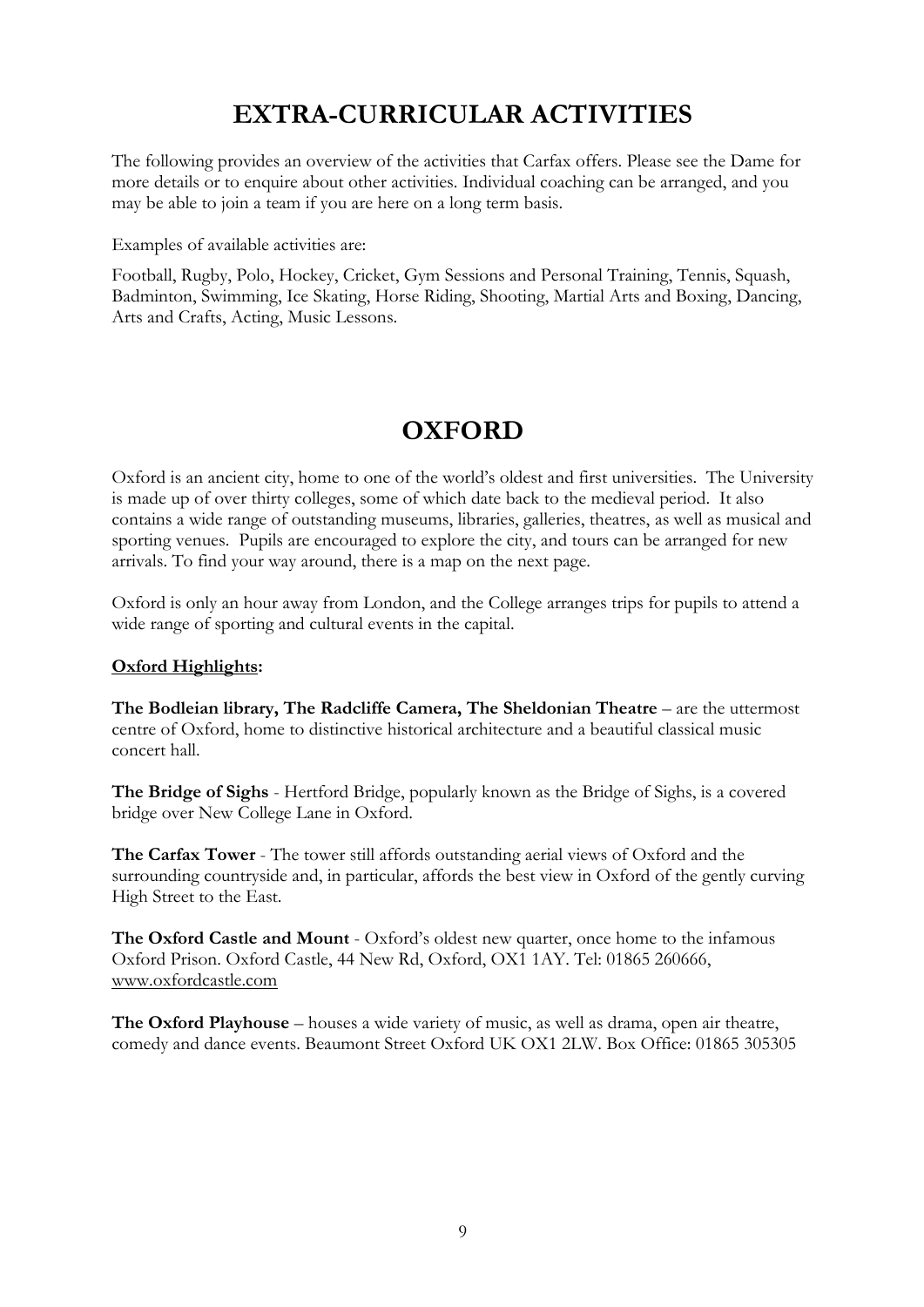# **HOST FAMILIES**

<span id="page-9-0"></span>The following is intended as a guide for boarding pupils who are staying with a host family during their time at the College.

#### LIFE IN A BRITISH FAMILY

Living in a British home can be a very enjoyable experience, but you should be prepared to adapt as it will be different from living in your own home.

There is of course no such thing as a 'typical' British host family. Your hosts may be young, middle aged or retired; their attitudes may be anything from 'modern' to 'old fashioned', and their interests anything from art to football. They will, however, be kind and friendly, even if at first a little reserved (as the British often are!).

Pupils will be able to use the main living areas of the home such as sitting room and dining room. Most pupils watch TV/read or converse with the family in one of the communal rooms. Your host is responsible for cleaning the communal areas of the house, but you should keep the home tidy by not leaving your belongings around.

In winter, homes are centrally heated. Heating is normally regulated by a timer and set to go off at certain times of the day when the family is not at home. If you are not warm enough, please discuss this with your host.

#### YOUR ROOM

Your own room is your own private area for sleeping, relaxing and studying. Your host will make sure it is cleaned once a week, but it is your responsibility to keep it tidy.

Friends should not be brought to your room, either to visit or stay overnight, without your host's permission. You may not use the room to accommodate anyone other than yourself (and your room-mate if you booked a twin room).

If you wish to play music or watch TV, then remember to be considerate and keep the volume low. If you have any electrical appliances such as radios and computers, then please check with your host first before using them. The UK uses appliances with 230 volts, which might be different from your own country.

#### MEALS

On weekends and during holidays, and "exeats", host families provide full board accommodation. This includes breakfast, lunch, and an evening meal. On weekdays, host families offer half board, which consists of breakfast and an evening meal.

British food tends to be fairly simple compared with some cuisines, but it should be wholesome and nourishing. Meal times are a good opportunity to talk with your host family and learn about life in the UK as well as practising your English.

It is important to note that few English families still provide a traditional English cooked breakfast. You will most likely receive a "Continental", breakfast which normally consists of fruit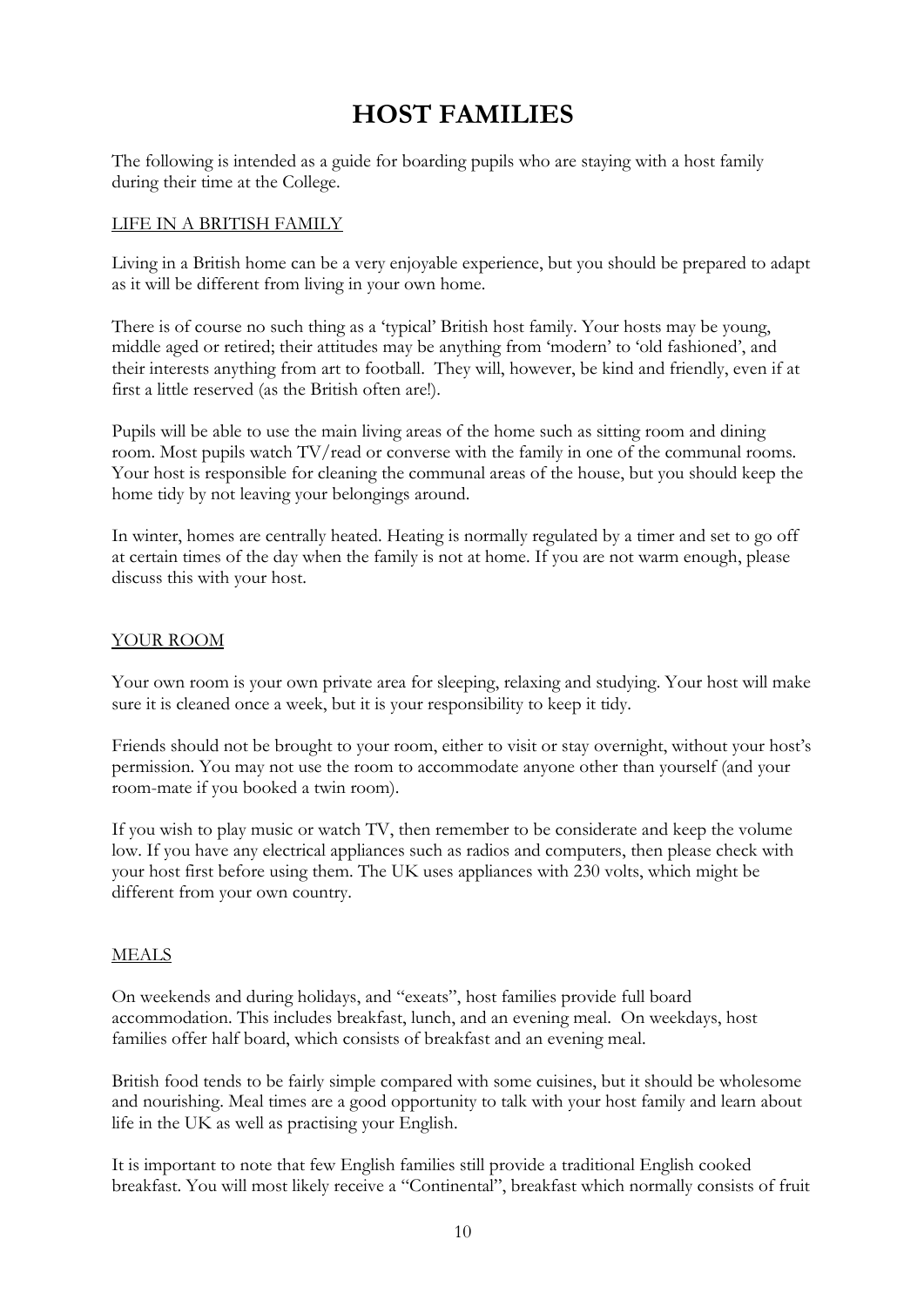juice, cereal, toast or bread with butter and marmalade or jam and tea or coffee. Cheese, yoghurt, fruit and cold meat are not normally part of a continental breakfast in England, and hosts are not expected to provide it. If you wish to purchase extra breakfast items for yourself, please check with your host first and arrange to keep them in the refrigerator.

British people usually eat their evening meal fairly early, often around 18.00 and you may find that not all the family will be present all the time. Always let the family know if you will be late or will not be home for dinner. Your family may serve snacks and drinks between meals or allow you to help yourself.

#### CURFEW

Pupils of different ages will have different curfews. Standard College guidelines which host families will usually adhere to are as follows:

- **Under 14 years old**: pupils must be home **before 8pm**.
- **14 or 15 years old**: pupils must be home **before 9pm**.
- **16 or 17 years old**: pupils must be home **by 10pm**.
- Pupils aged **18 and over** may be allowed to stay out later, but should always agree this with the host family in advance.

You must always let your host family know where you are going to be, how you will get home, and how they can contact you if they need to.

**Make sure you always have the telephone number of your host family and that your host family has your mobile phone number**. If you think you might get home late for any reason, you must let your host family know by telephone immediately.

If you are in a serious situation and are worried about your safety, the first thing you should do, if you are able, is to call the police. However, you can always call Carfax College's emergency telephone number (+44 (0)7502 249084) if you need help urgently.

#### **To contact the Emergency Services ring: 999 (Ask for police, fire, or ambulance).**

#### BED-TIME

The quality and quantity of the sleep you get is important to your health, happiness, and your ability to study effectively. National health guidelines suggest that children under 16 years old should aim to get at least 9 hours of sleep every night, and children under 14 at least 9½ hours.

Your host family will agree a bed-time with you and you should stick to this. Try to avoid looking at a computer, television, or mobile phone screen immediately before going to bed, as scientists have shown that this can make it harder for you to get to sleep. If you are having trouble with your sleep, please talk about this with your host family or the Dame, who will be only too happy to try and help.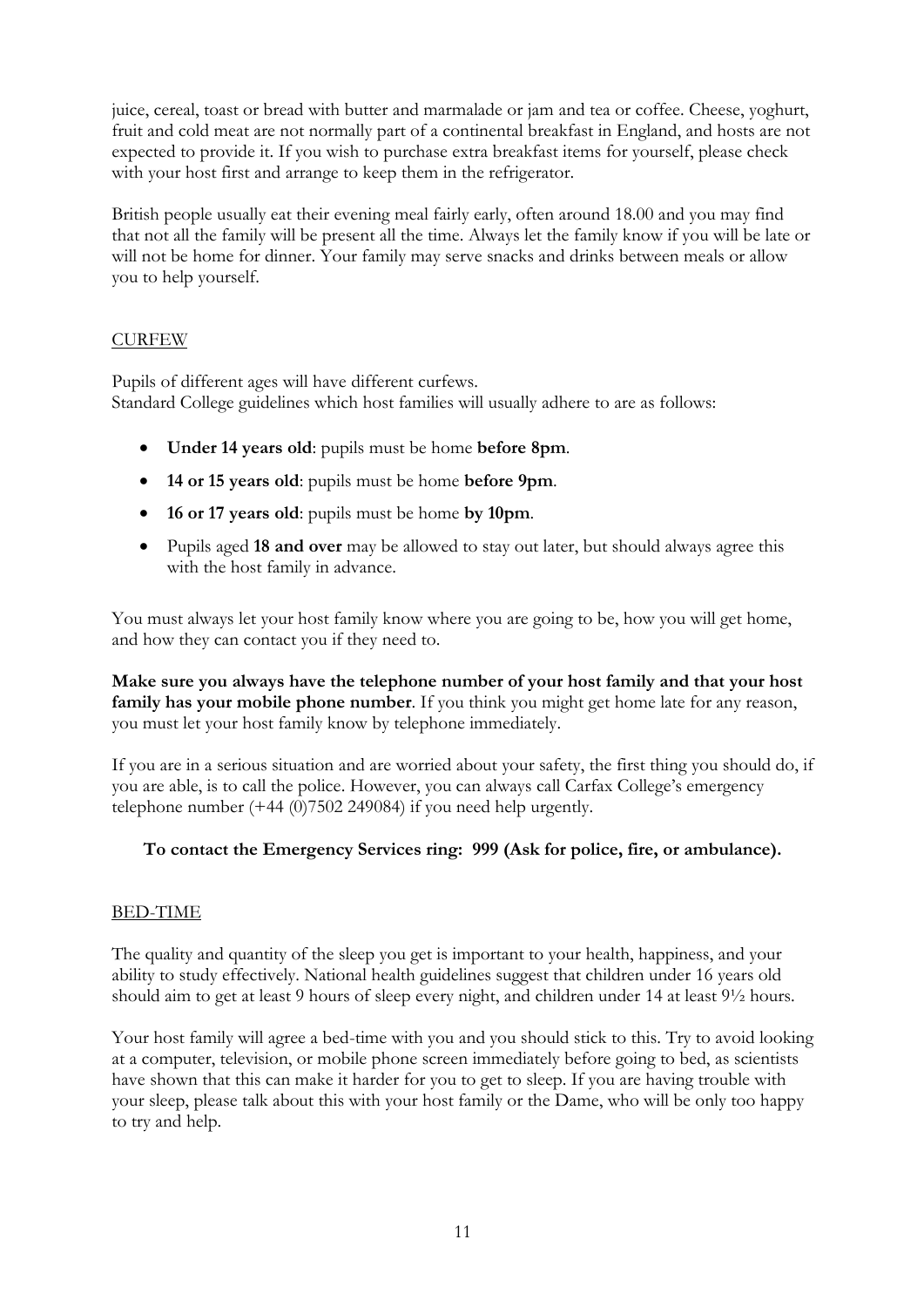#### PERSONAL HYGIENE

The number of bathrooms will vary from home to home and, unless you have booked a room with private bathroom, you will usually have to share a bathroom with other people. Please make sure you shower regularly, but bear in mind that hot water may be limited so don't spend too long in the shower.

As there will be some busy times during the day (such as early in the morning) for bathroom use, it is best to agree bathroom usage times in advance with your hosts. This way you can be sure to be on time for classes and other family members can get to work or school. Your host is responsible for keeping the bathrooms clean, but please show respect and leave the bathroom as you would wish to find it.

Your host will provide you with a bath towel that will be changed once a week.

#### VALUABLE ITEMS

If you have brought valuable items such as jewellery, computers, cameras, or cash with you, then you are advised to ask your host where they can be stored for safekeeping.

Do not carry large amounts of money around with you, and do not leave money lying around anywhere. If you have some money with you and you are not sure what to do with it, please see the Dame, who can arrange for it to be looked after safely or may help you to open your own bank account. Your passport and air tickets should be left with the Dame or your host family.

#### ENTERTAINMENT AND EXCURSIONS

If your host is going on an outing and invites you, then this is a great opportunity for you to see other places, relax, and spend time with the family. Try to participate in family life as much as possible, even if it is just supermarket shopping, as this will help you improve your English and understand a little more of our culture.

#### CONTACTING YOUR FAMILY

Your own family will want to hear from you and will be interested in your progress, so remember to contact them regularly! Please ask your host family or the Dame if you need any help contacting your family by telephone, the Internet, or even by post!

If your family and friends back home are in a different time zone, make sure that you find a sensible time to communicate with them, so that your sleep doesn't suffer and you don't disturb your host family.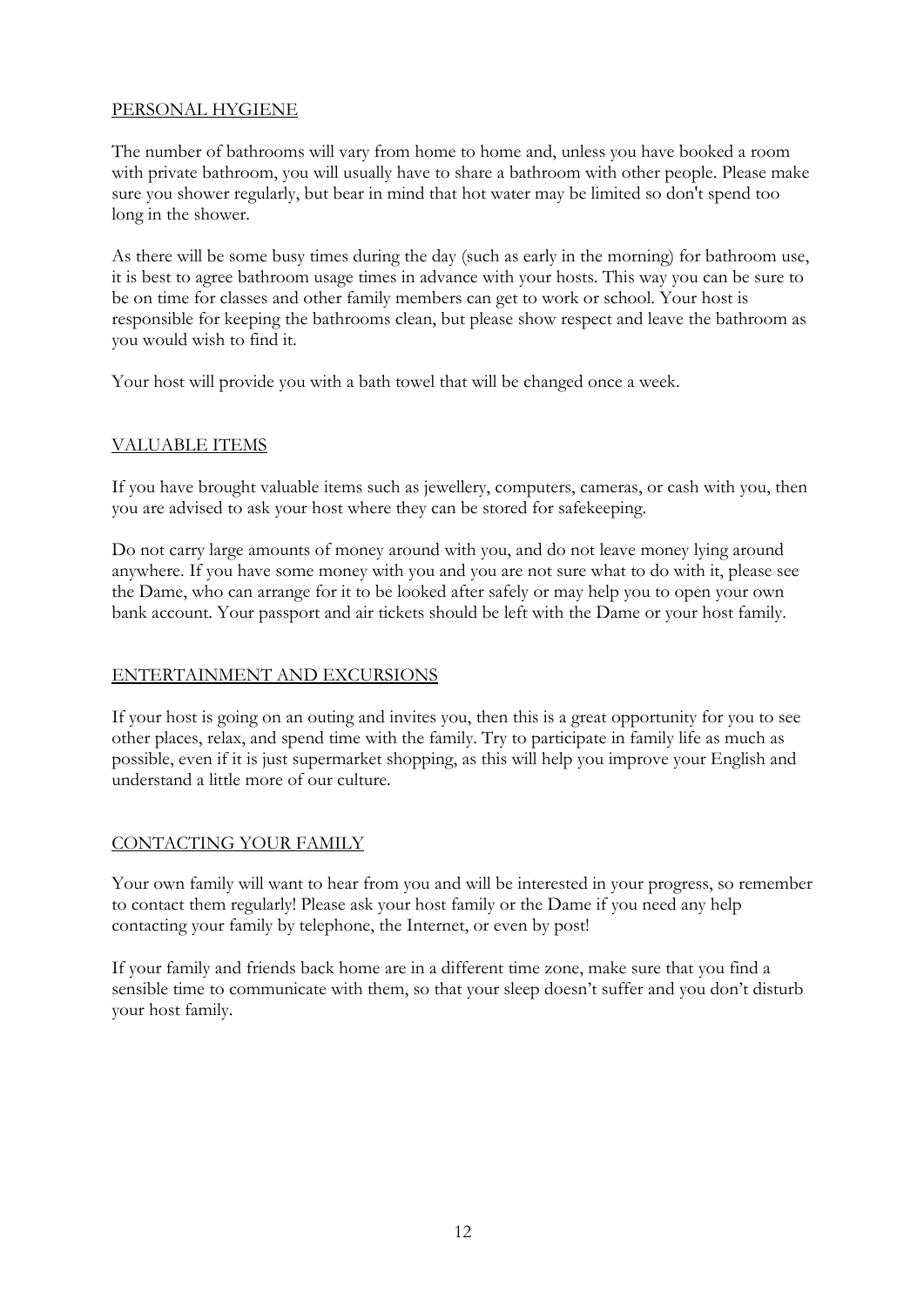### **HOST FAMILIES –**

### <span id="page-12-0"></span>**RULES AND GUIDELINES FOR PUPILS**

- 1. Treat your host family with respect, using "please" and "thank you" whenever possible.
- 2. Treat of the host family's belongings with care. You will be expected to compensate the host family for any damages.
- 3. Make sure you understand the host family's general house rules. Rules will cover such things as: when breakfast and dinner times are, what time you are expected to be quiet and in your room at night, whether you are free to use the TV and other equipment in the house, whether you are allowed to eat outside of the kitchen and dining area, when laundry days are, etc.
- 4. Inform your host family of any food preferences and allergies.
- 5. Always leave the kitchen and bathrooms clean after use.
- 6. Ask your host family in advance before you invite friends to visit and give plenty of warning (at least 24 hours) if you would like a friend to stay over.
- 7. If you won't need your evening meal on a weekday, let your host family know this in advance.
- 8. On week nights, you are generally expected to return home for dinner, and then to stay at home after dinner, unless another arrangement has been agreed in advance.
- 9. If you are planning to go away for a couple days, you must inform your host family and give them the precise date and time of your departure and return.
- 10. Try to interact as much as possible with your host family. Host families offer a great environment for practising English.
- 11. Remember, if there are ever any problems, however small, Carfax College staff are always ready to provide help or advice.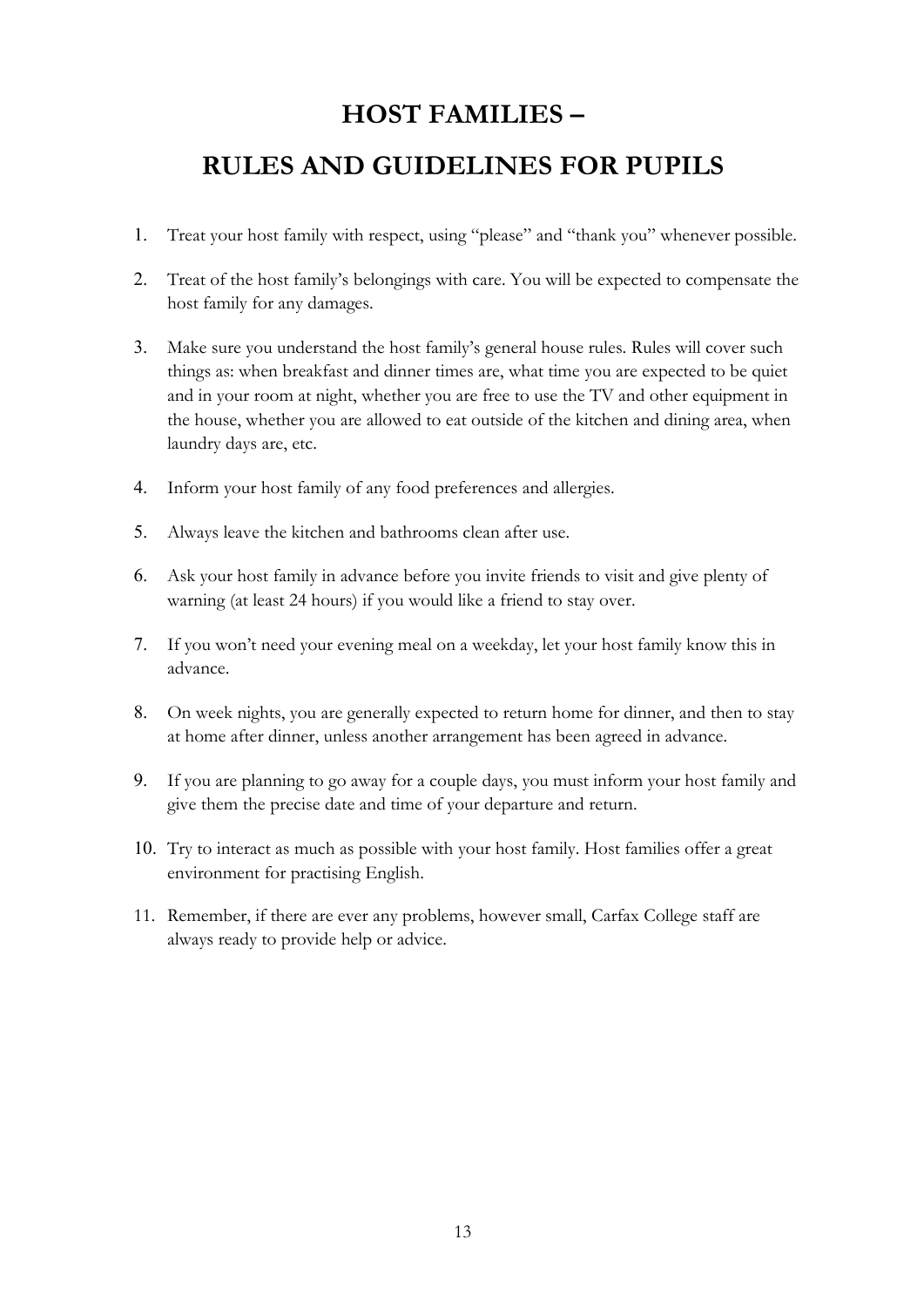# **COLLEGE STAFF**

#### <span id="page-13-0"></span>**Principal – Victoria Jefferson (Safeguarding concerns and questions regarding college's policies)** [principal@carfax-oxford.com](mailto:r.alesbury@carfax-oxford.com)

Victoria is responsible for ensuring that the College is running well, and that its pupils are given the best possible chance to succeed academically. She is always available if pupils have anything they wish to speak to her about. Victoria is also our **Designated Safeguarding Lead**.

#### **Director of Studies – Hannah Scaife (Academic question)**

#### [h.scaife@carfax-education.com](mailto:h.scaife@carfax-education.com)

Hannah arranges and oversees pupils' courses, making sure that pupils are paired with suitable tutors and make good academic progress. Pupils should contact her if they have any questions about their course which cannot be resolved with their subject tutors. She acts as Personal Tutor to some pupils.

#### **Dame – Vitalija Abare (Safeguarding concerns, medical issues and questions about accommodation)** v.abare@carfax-education.com

Vitalija works closely with the College's pupils to make sure that they are safe, happy, and well looked after during their time at the College. If pupils are feeling unhappy, have concerns about their accommodation, or have any worries they would like to discuss, Vitalija is always available to listen and to offer help and support. Vitalija is the *'***Deputy Safeguarding Lead** for ensuring that all pupils at Carfax College are safe. She is also the College's lead **First Aider**, and pupils should go to her if they have medical problems.

#### **Master of Hours – Hugh David (Enquiries and questions about a timetable)**

#### [masterofhours@carfax-oxford.com](mailto:masterofhours@carfax-oxford.com)

Hugh is responsible for preparing and issuing pupils' timetables each week. Pupils can see him if they have any detailed queries about their timetables.

#### **College Secretary and Superintendent of Examinations – Jacqueline Cunningham (Exam enrolment )**

#### secretary@carfax-oxford.com

Jacqueline is responsible for maintaining pupil records, collating and issuing pupil progress reports, and running exams. Pupils should go to her if they have any questions over official documents or arrangements for their exams.

#### **Office Manager – Elizabeth Omori**

#### E.Omori@carfax-education.com

#### **Receptionist & Office Assistant – Anja Blau (General enquiries)**

#### [a.blau@carfax-education.com](mailto:a.blau@carfax-education.com)

Anja will usually be the first person that pupils see every morning, on the College's front desk. She is always available and happy to help with any questions that arise and is in charge of keeping the College well stocked with stationery and other supplies. Anja keep the College's attendance register, to make sure that pupils are getting to all their lessons on time and should be contacted if it ever seems likely that a pupil is going to miss or be late for a lesson.

#### **Bursar – Alex Eastlake (Finances)**

#### [a.eastlake@carfax-oxford.com](mailto:a.eastlake@carfax-oxford.com)

Alex makes sure that the finances of the College are kept in order. He is also the **Health and Safety** Officer for Carfax College, and should be informed if any equipment has been broken or if pupils see something which could cause an accident.

#### <span id="page-13-1"></span>**Who can I talk to if I have a problem?**

You are welcome to speak to any member of staff in confidence and your concerns will be taken seriously. Specific questions will be directed to the specific people, listed above.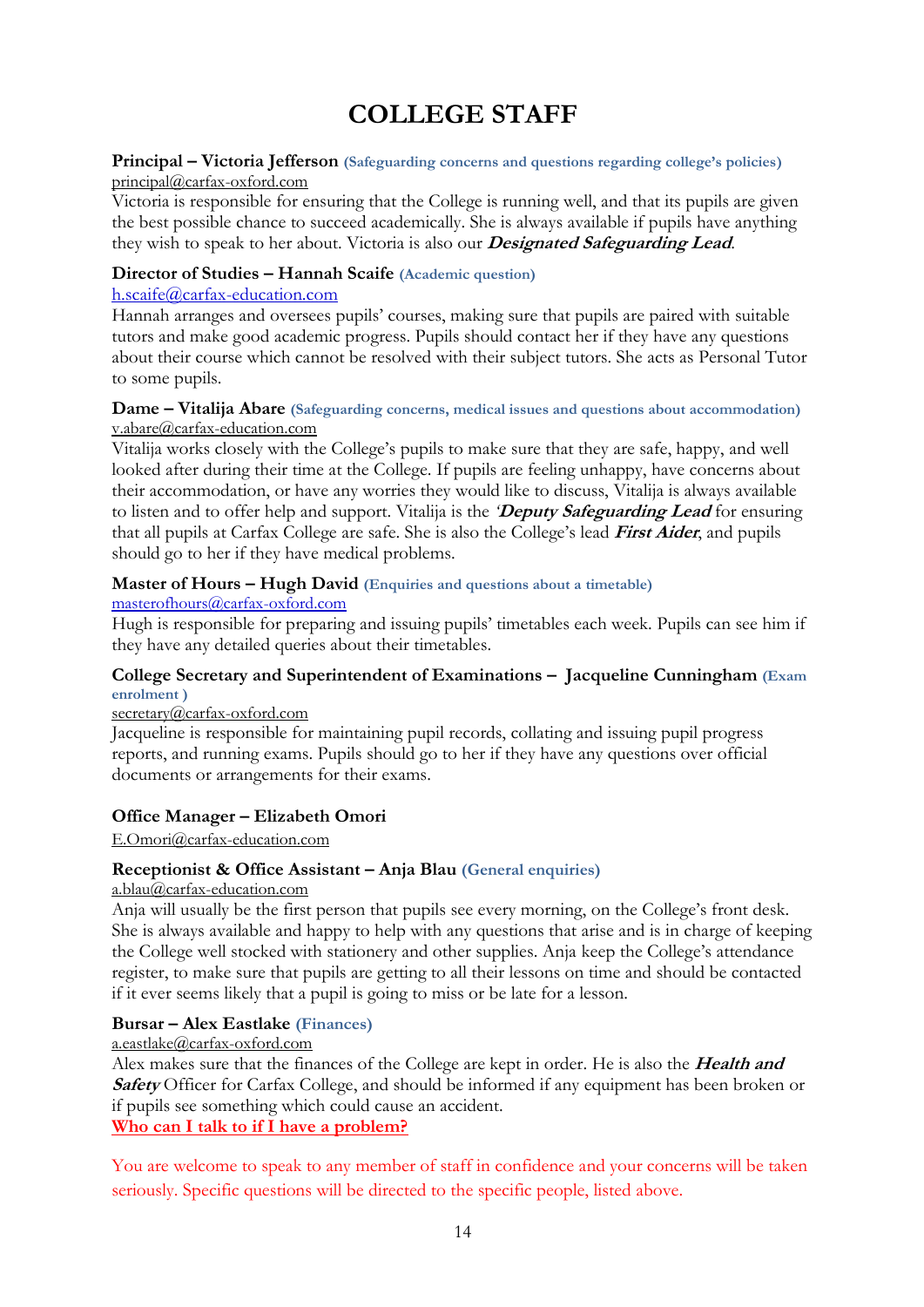# **IMPORTANT INFORMATION – WHAT TO DO IF…**

#### *Health and Safety:*

It is important that the College is a safe place for all pupils, tutors, and staff. Pupils are responsible for behaving sensibly, and ensuring they do not put themselves, or other pupils, at risk. Common sense should be adhered to; pupils should not run indoors, should be careful on staircases, and should not play with any equipment inappropriately or vandalize property. If you encounter something you think might be dangerous (damaged equipment, a spillage, a broken glass, etc.), you should report it to the Bursar or another member of staff. Pupils should also pay attention to any dangers when they are away from the College, taking care when crossing roads, and ensuring they do not put themselves in danger. If anyone has an accident, you should always report it to a member of staff, even if no one has been hurt.

#### *First Aid:*

If someone is hurt or injured, you should inform a member of staff straightaway. It is important that this be done quickly, and that a record is made, even if no one is badly injured. The College has several trained First Aiders, including the Dame (Elodie Lefeuvre – lead First Aider), the Principal (Victoria) the Timetabler (Nicole), receptionists (Vitaljia and Anja) and the Bursar (Alex Eastlake).

#### *Fire:*

There are evacuation instructions on display in all classrooms, with information on what to do in case of fire. Pupils should make sure they are familiar with these.

#### *Illness:*

Any pupil who is feeling unwell should inform the Dame or another member of staff. If necessary, a visit to the doctor can be arranged. All long-term boarding pupils are registered with a local doctor on arrival.

#### *Change of personal details:*

It is a legal requirement that all pupils keep the College informed of any changes of their details (including address, visa status, etc.). Pupils should inform the College of any changes by speaking to any member of staff in the College's offices.

#### *Religious Observance:*

If pupils would like to attend religious services during their time at Carfax College, or to have space set aside for prayer or reflection, this can be arranged. Please see the Dame.

#### *Concerns:*

If pupils have any concerns at all, they should not hesitate to raise them with their Personal Tutor or the Dame. They can also see the Principal at any time if they have a safeguarding concern or an issue which they do not feel has been addressed satisfactorily. Although the College endeavours to resolve all issues quickly and cooperatively, there is an official complaints procedure if needed. This is available on the Carfax College website.

**If pupils would prefer to speak about a concern or a personal problem with someone outside the school staff, they can contact Alison Beasley, who works as Local Authority Designated Officer in the Safeguarding team at the Oxfordshire County Council. Her telephone is 01865 815956 and email address is alison.beasley@oxfordshire.gov.uk. Alison is very approachable and would be happy to talk through your issue with you. Pupils can also speak with local Safeguarding Coordinators; Donna Crozier on 01865816382, Sandra**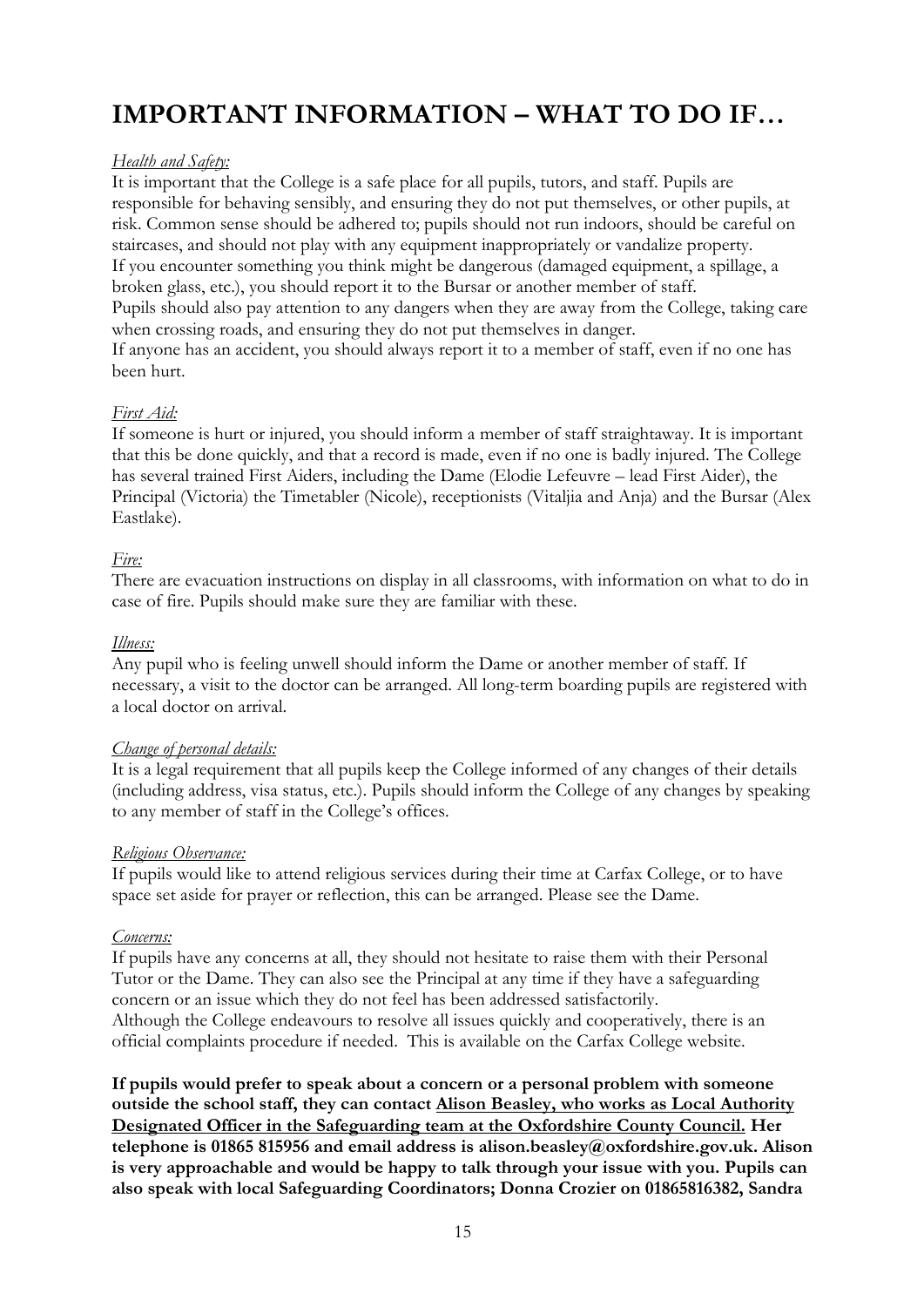# **STAYING SAFE ONLINE**

## <span id="page-15-0"></span>Be S.M.A.R.T.!

|               | 11()                                                                                                        | $DON^{\prime}T$                                                                                                          |  |
|---------------|-------------------------------------------------------------------------------------------------------------|--------------------------------------------------------------------------------------------------------------------------|--|
| <u>S</u><br>A | Think carefully before you post any<br>pictures of yourself or your friends online.                         | Share your full name, mobile number,<br>email address, where you live, where you<br>go to school, etc.                   |  |
| F<br>E        | Be aware of your digital footprint.<br>Check your privacy settings.<br>Make sure you know who can see what. | Break the law through your online<br>activities, e.g. downloading films, music,<br>games, or sharing extremist material. |  |
|               | Choose passwords which are<br>difficult to guess.                                                           | Share your passwords with anyone.                                                                                        |  |

|                                    | DO                                                                                                                | <b>DON'T</b>                                                                                                                 |
|------------------------------------|-------------------------------------------------------------------------------------------------------------------|------------------------------------------------------------------------------------------------------------------------------|
| $\underline{\mathbf{M}}$<br>Ε<br>E | Remember that people you meet online<br>may not be who they say they are, and<br>may be very different in person. | Agree to meet up with an online friend on<br>your own, even if you think you know<br>them well, because it can be dangerous. |
| $\mathbf T$                        | Tell your parents or a member of staff<br>if someone you have met online wants<br>to meet up with you.            |                                                                                                                              |

|                                | <b>DON'T</b>                                                                                                                                             | R      |                                                                                                                                                                  |
|--------------------------------|----------------------------------------------------------------------------------------------------------------------------------------------------------|--------|------------------------------------------------------------------------------------------------------------------------------------------------------------------|
| ${\bf \underline A}$<br>C<br>C | Accept messages, friend requests,<br>files, or pictures<br>from anyone you don't know.                                                                   | E      | Always check that you can trust<br>information you have found online.<br>Ask yourself: is it a reliable source,<br>with a reputation you can depend on?          |
| E<br>P<br>$\mathbf T$          | Open a message, file, or link<br>if you are unsure about it,<br>in case it is infected by malware,<br>a virus, or might have some<br>other nasty effect. | A<br>E | Remember that people sometimes<br>use false identities online,<br>to try and get what they want<br>from other people, or to do<br>unpleasant things anonymously. |

| ┻ | DO                                                                       | DON'T                                                                                                                                       |
|---|--------------------------------------------------------------------------|---------------------------------------------------------------------------------------------------------------------------------------------|
|   | Tell someone<br>if something goes wrong online.<br>It is never too late. | Hesitate to talk to a trusted adult<br>at home or at school<br>if you are uncomfortable or worried<br>about something you have experienced. |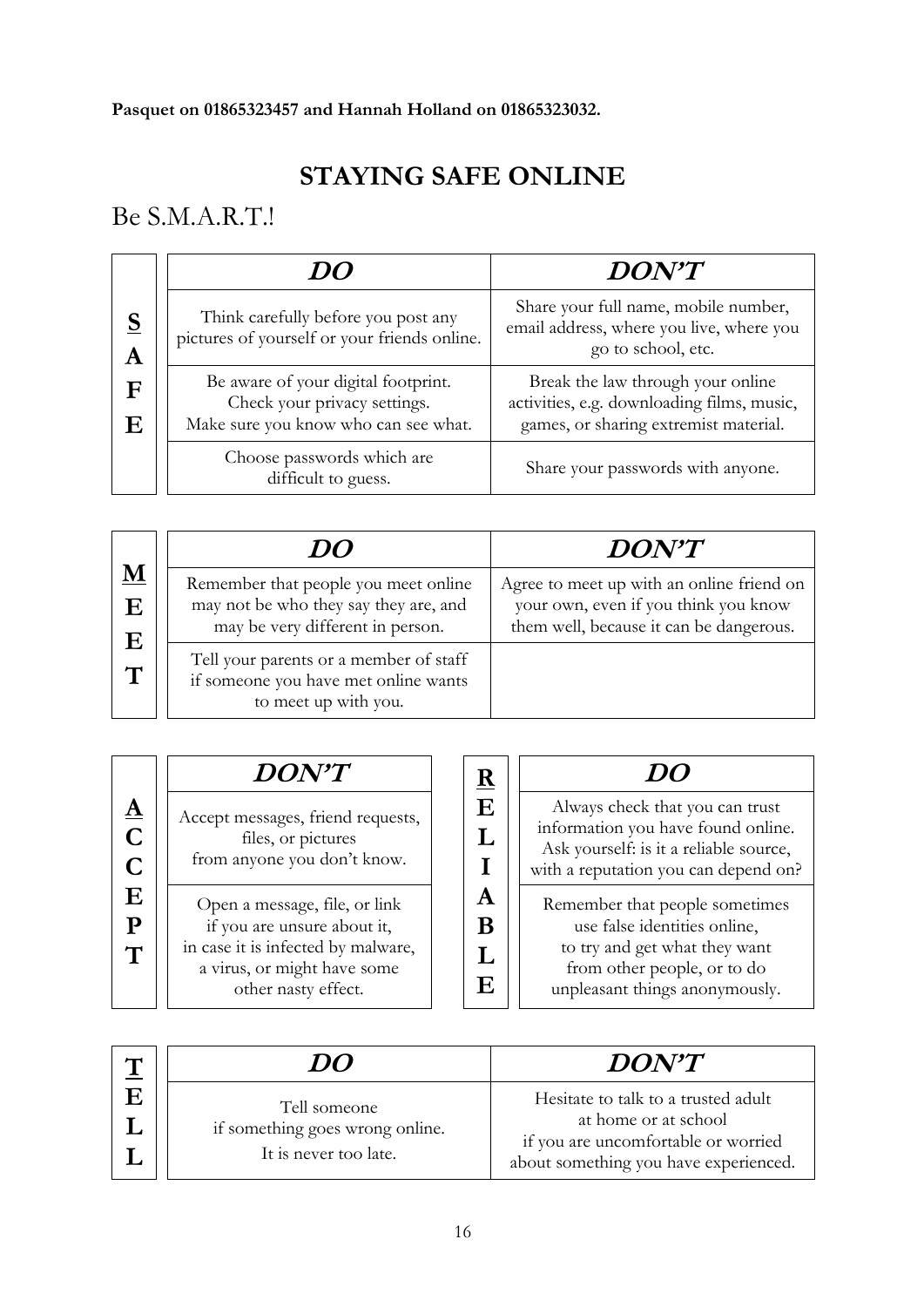You can find more information at these websites:

[www.thinkuknow.co.uk](http://www.thinkuknow.co.uk/) [www.getsafeonline.org](http://www.getsafeonline.org/)

**TAKE CARE WHAT YOU SHARE!**

### **Protect your reputation online!**

**THINK BEFORE YOU POST!**

Remember, as soon as you post something online, you may no longer be able to control it.

Don't give in to pressure.

Trust your instincts.

Don't do anything or share anything you are not comfortable with.

# **IF YOU ARE BULLIED ONLINE OR ON YOUR PHONE**

- <span id="page-16-0"></span>1. Remember if you are being bullied it is not your fault, and there is nothing so awful that you cannot speak to someone about it. Talk to a trusted adult at home or at school.
- 2. Do not respond or retaliate to bullying messages it could make things worse.
- 3. Do not pass on or share any videos or messages that are nasty about other people if you do that, you are bullying too.
- 4. Block users who send you nasty messages.
- 5. Save any abusive emails, messages, or texts you receive, so you can show them to a trusted adult.
- 6. Make a note of the date and time of any bullying messages or calls you receive, as well as details of the phone number, user ID, URL, etc.
- 7. If you are bullied repeatedly, think about changing your phone number, user ID, or profile, and using a name that doesn't give any information away about you.
- 8. If the problem is serious, you can report it to the police or to Childline. (Contact details on the next page.)

You can find more information at [www.bullying.co.uk](http://www.bullying.co.uk/)

or call their free helpline on 0808 800 2222.

See below for other available support and advice.